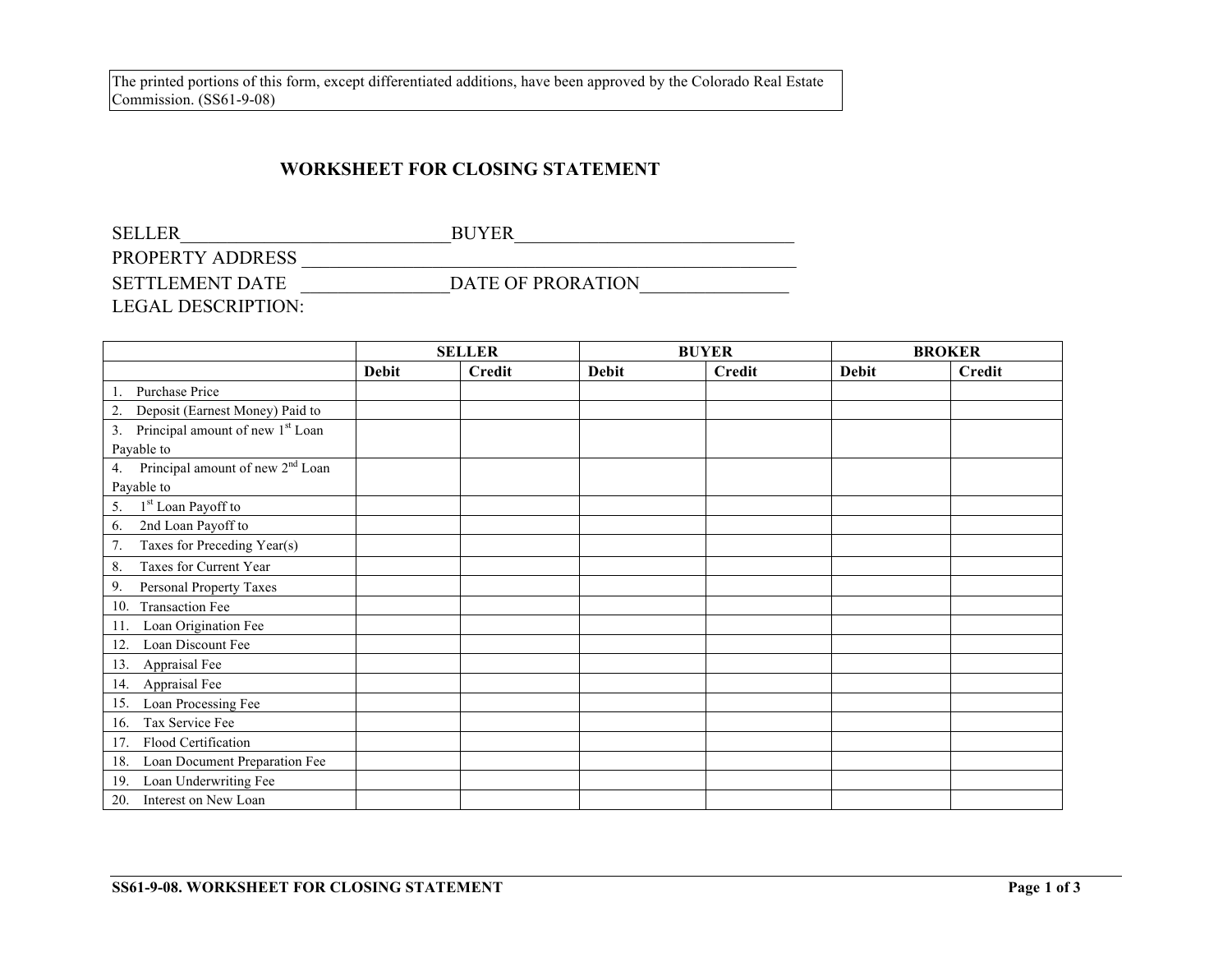| Mortgage Insurance Premium/PMI<br>21.   |  |  |  |
|-----------------------------------------|--|--|--|
| Premium for new Hazard Insurance<br>22. |  |  |  |
| 23. Reserves Deposited With Lender      |  |  |  |
| 23 a. Hazard Insurance Reserve          |  |  |  |
| 23 b. Mortgage Insurance Reserve        |  |  |  |
| 23 c. County Property Tax Reserve       |  |  |  |
| Aggregate Adjustment<br>24.             |  |  |  |
| Real Estate Closing Fee<br>25.          |  |  |  |
| Loan Closing Fee<br>26.                 |  |  |  |
| Title Insurance Premium -<br>27.        |  |  |  |
| Owner's                                 |  |  |  |
| Owner's Extended Coverage<br>28.        |  |  |  |
| 29.<br>Title Insurance Premium -        |  |  |  |
| Lender's Policy                         |  |  |  |
| Endorsements:<br>30.                    |  |  |  |
| Certificate of Taxes Due<br>31.         |  |  |  |
| Overnight Delivery Fee<br>32.           |  |  |  |
| E-Doc Fee (Loan)<br>33.                 |  |  |  |
| Release Facilitation Fee<br>34.         |  |  |  |
| Cashier's Check/Wire Fee<br>35.         |  |  |  |
| Recording:<br>36.                       |  |  |  |
| 36 a. Warranty Deed                     |  |  |  |
| 36 b. Deed of Trust                     |  |  |  |
| 36 c. Release                           |  |  |  |
| 36 d. Other                             |  |  |  |
| Survey<br>37.                           |  |  |  |
| Documentary Fee<br>38.                  |  |  |  |
| <b>Transfer Fee</b><br>39.              |  |  |  |
| Sales and Use Tax<br>40.                |  |  |  |
| HOA - CIC Document<br>41.               |  |  |  |
| Procurement Fee                         |  |  |  |
| HOA Transfer/Status Letter Fee<br>42    |  |  |  |
| <b>HOA Dues</b><br>43.                  |  |  |  |
| <b>HOA Working Capital</b><br>44.       |  |  |  |
| Water and/or Sewer Escrow<br>45.        |  |  |  |
| Homeowner Warranty<br>46.               |  |  |  |
| 2% Colorado Withholding<br>47.          |  |  |  |
| Foreign Investment in Real<br>48.       |  |  |  |